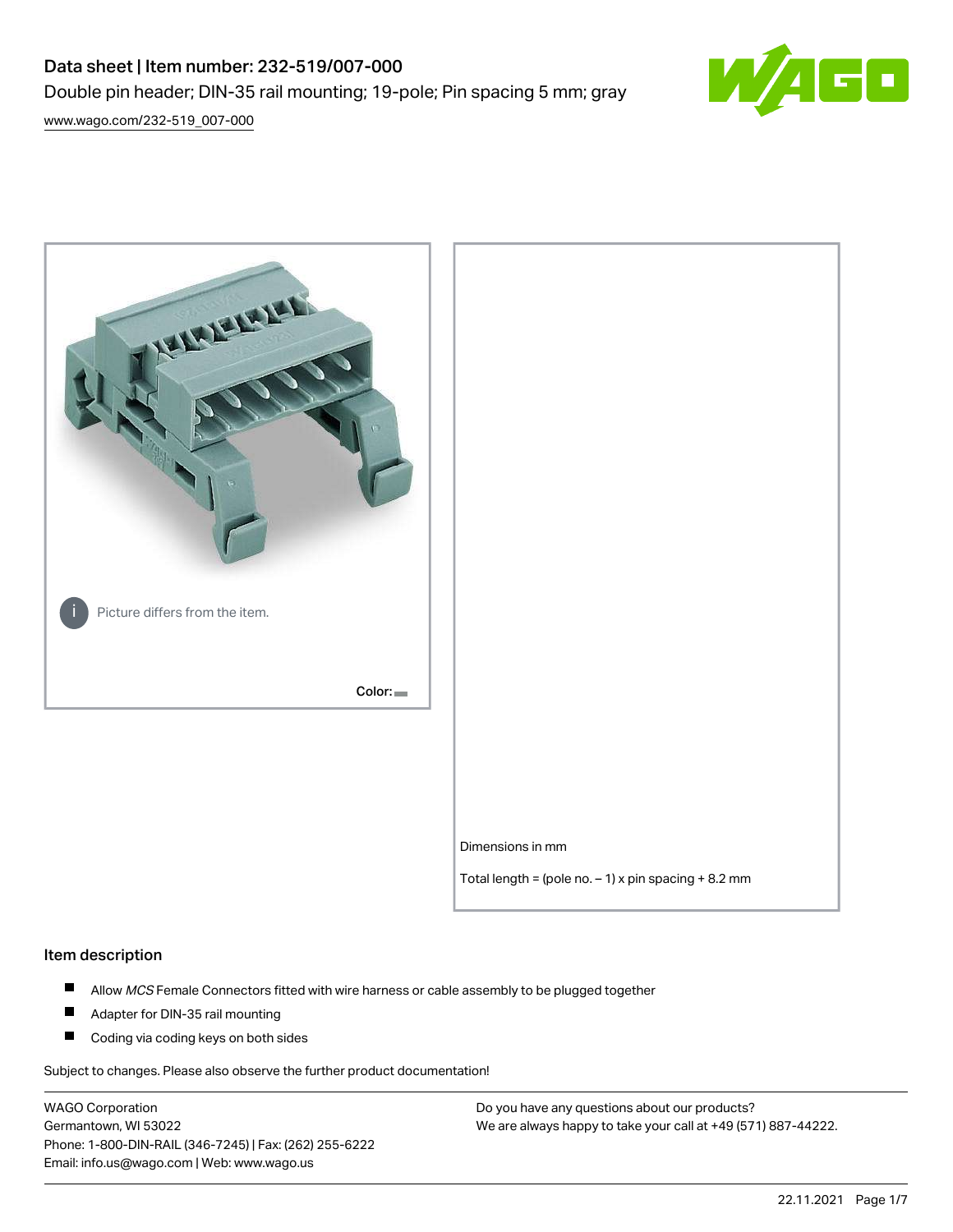

# Data Notes

| Safety information 1 | The <i>MCS – MULTI CONNECTION SYSTEM</i> includes connectors<br>without breaking capacity in accordance with DIN EN 61984. When<br>used as intended, these connectors must not be connected<br>/disconnected when live or under load. The circuit design should<br>ensure header pins, which can be touched, are not live when<br>unmated. |
|----------------------|--------------------------------------------------------------------------------------------------------------------------------------------------------------------------------------------------------------------------------------------------------------------------------------------------------------------------------------------|
| Variants:            | Other pole numbers<br>Other versions (or variants) can be requested from WAGO Sales or<br>configured at https://configurator.wago.com/                                                                                                                                                                                                     |

# Electrical data

# IEC Approvals

| Ratings per                 | IEC/EN 60664-1                                                        |
|-----------------------------|-----------------------------------------------------------------------|
| Ratings (note)              | Notice: Male connectors must not be live when disconnected!           |
| Rated voltage (III / 3)     | 250 V                                                                 |
| Rated surge voltage (III/3) | 4 <sub>k</sub> V                                                      |
| Rated voltage (III/2)       | 320 V                                                                 |
| Rated surge voltage (III/2) | 4 <sub>k</sub> V                                                      |
| Nominal voltage (II/2)      | 630 V                                                                 |
| Rated surge voltage (II/2)  | 4 <sub>k</sub> V                                                      |
| Rated current               | 12A                                                                   |
| Legend (ratings)            | $(III / 2)$ $\triangle$ Overvoltage category III / Pollution degree 2 |

# UL Approvals

| Approvals per                  | UL 1059 |
|--------------------------------|---------|
| Rated voltage UL (Use Group B) | 300 V   |
| Rated current UL (Use Group B) | 15 A    |
| Rated voltage UL (Use Group D) | 300 V   |
| Rated current UL (Use Group D) | 10 A    |

# Ratings per UL

| Rated voltage UL 1977 | 600 V |
|-----------------------|-------|
| Rated current UL 1977 |       |

Subject to changes. Please also observe the further product documentation!

| <b>WAGO Corporation</b>                                | Do you have any questions about our products?                 |
|--------------------------------------------------------|---------------------------------------------------------------|
| Germantown, WI 53022                                   | We are always happy to take your call at +49 (571) 887-44222. |
| Phone: 1-800-DIN-RAIL (346-7245)   Fax: (262) 255-6222 |                                                               |
| Email: info.us@wago.com   Web: www.wago.us             |                                                               |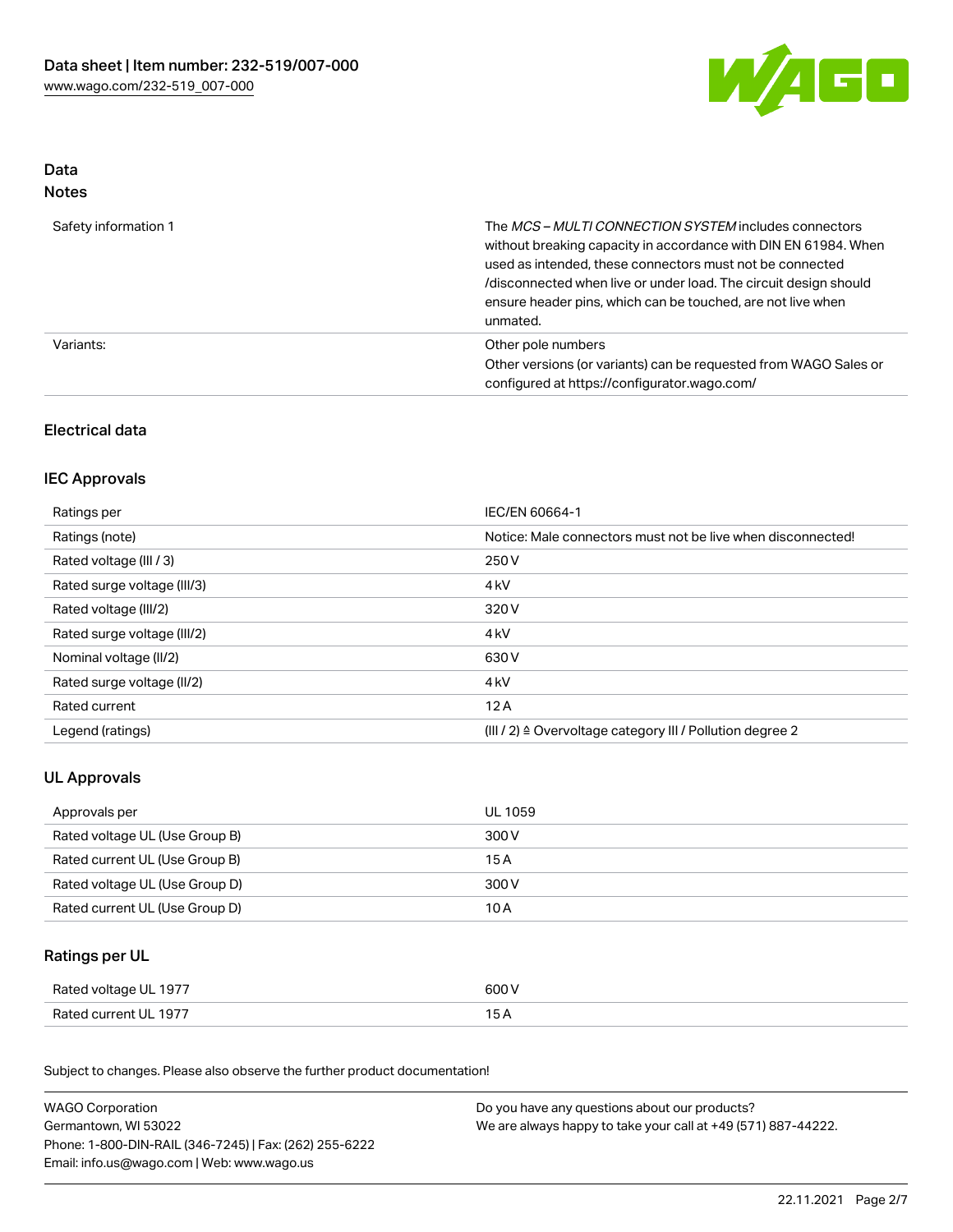Phone: 1-800-DIN-RAIL (346-7245) | Fax: (262) 255-6222

Email: info.us@wago.com | Web: www.wago.us



# CSA Approvals

| Approvals per                                                              | <b>CSA</b>                                                    |
|----------------------------------------------------------------------------|---------------------------------------------------------------|
| Rated voltage CSA (Use Group B)                                            | 300 V                                                         |
| Rated current CSA (Use Group B)                                            | 15A                                                           |
| Rated voltage CSA (Use Group D)                                            | 300 V                                                         |
| Rated current CSA (Use Group D)                                            | 10A                                                           |
| <b>Connection data</b>                                                     |                                                               |
| Total number of potentials                                                 | 19                                                            |
| Number of connection types                                                 | 1                                                             |
| Number of levels                                                           | 1                                                             |
| <b>Connection 1</b>                                                        |                                                               |
| Number of poles                                                            | 19                                                            |
| Physical data                                                              |                                                               |
| Pin spacing                                                                | 5 mm / 0.197 inch                                             |
| Width                                                                      | 98.2 mm / 3.866 inch                                          |
| Height from upper-edge of DIN-rail                                         | 15 mm / 0.591 inch                                            |
| Depth                                                                      | 42.5 mm / 1.673 inch                                          |
| Mechanical data                                                            |                                                               |
| Mounting type                                                              | DIN-35 rail                                                   |
| Plug-in connection                                                         |                                                               |
| Contact type (pluggable connector)                                         | Male connector/plug                                           |
| Connector (connection type)                                                | for pluggable connector                                       |
| Mismating protection                                                       | No                                                            |
| Locking of plug-in connection                                              | Without                                                       |
| Material data                                                              |                                                               |
| Color                                                                      | gray                                                          |
| Material group                                                             | I                                                             |
| Insulation material                                                        | Polyamide (PA66)                                              |
| Flammability class per UL94                                                | V <sub>0</sub>                                                |
| Subject to changes. Please also observe the further product documentation! |                                                               |
| <b>WAGO Corporation</b>                                                    | Do you have any questions about our products?                 |
| Germantown, WI 53022                                                       | We are always happy to take your call at +49 (571) 887-44222. |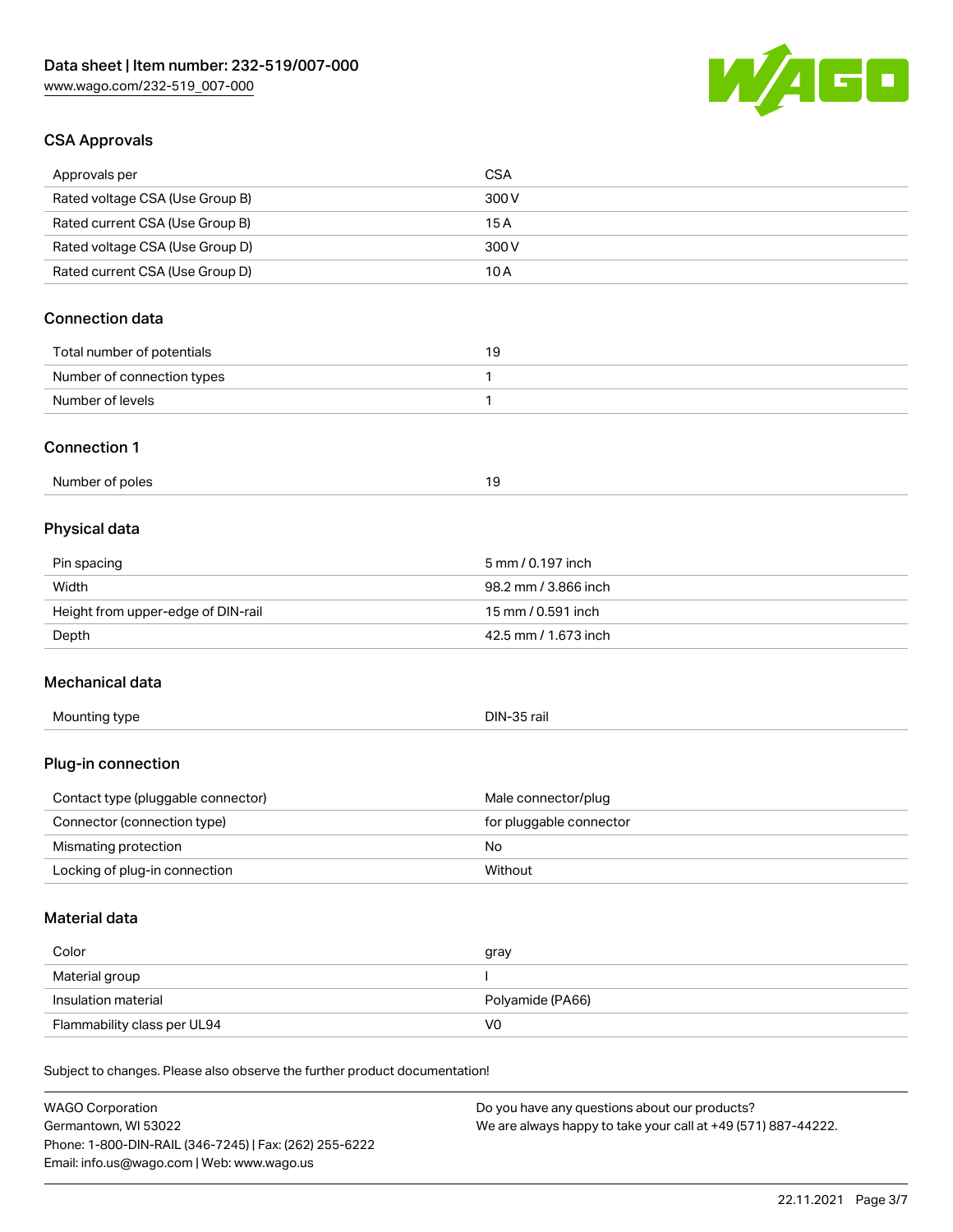[www.wago.com/232-519\\_007-000](http://www.wago.com/232-519_007-000)



| Contact material | Electrolytic copper (E <sub>Cu</sub> ) |
|------------------|----------------------------------------|
| Contact plating  | tin-plated                             |
| Fire load        | 0.345 MJ                               |
| Weight           | 17.1 g                                 |
|                  |                                        |

# Environmental requirements

| Limit temperature range | ⊥+100 °ົ<br>-60 |
|-------------------------|-----------------|
|-------------------------|-----------------|

# Commercial data

| Product Group         | 3 (Multi Conn. System) |
|-----------------------|------------------------|
| PU (SPU)              | 25 Stück               |
| Packaging type        | box                    |
| Country of origin     | DE                     |
| <b>GTIN</b>           | 4045454339647          |
| Customs tariff number | 8536694040             |

# Approvals / Certificates

#### Country specific Approvals

| Logo | Approval                                            | <b>Additional Approval Text</b> | Certificate<br>name |
|------|-----------------------------------------------------|---------------------------------|---------------------|
|      | CВ<br><b>DEKRA Certification B.V.</b>               | IEC 61984                       | NL-39756            |
|      | <b>CSA</b><br>DEKRA Certification B.V.              | C <sub>22.2</sub>               | 1466354             |
| EMA  | <b>KEMA/KEUR</b><br><b>DEKRA Certification B.V.</b> | EN 61984                        | 2190761.01          |

### Ship Approvals

|      |                                                                            |                                 | Certificate |
|------|----------------------------------------------------------------------------|---------------------------------|-------------|
| Logo | Approval                                                                   | <b>Additional Approval Text</b> | name        |
| ABS. | <b>ABS</b>                                                                 | -                               | $19-$       |
|      | American Bureau of Shipping                                                |                                 | HG15869876- |
|      |                                                                            |                                 | <b>PDA</b>  |
|      |                                                                            |                                 |             |
|      | <b>BV</b>                                                                  | IEC 60998                       | 11915/D0 BV |
|      | Bureau Veritas S.A.                                                        |                                 |             |
|      | Subject to changes. Please also observe the further product documentation! |                                 |             |

WAGO Corporation Germantown, WI 53022 Phone: 1-800-DIN-RAIL (346-7245) | Fax: (262) 255-6222 Email: info.us@wago.com | Web: www.wago.us

Do you have any questions about our products? We are always happy to take your call at +49 (571) 887-44222.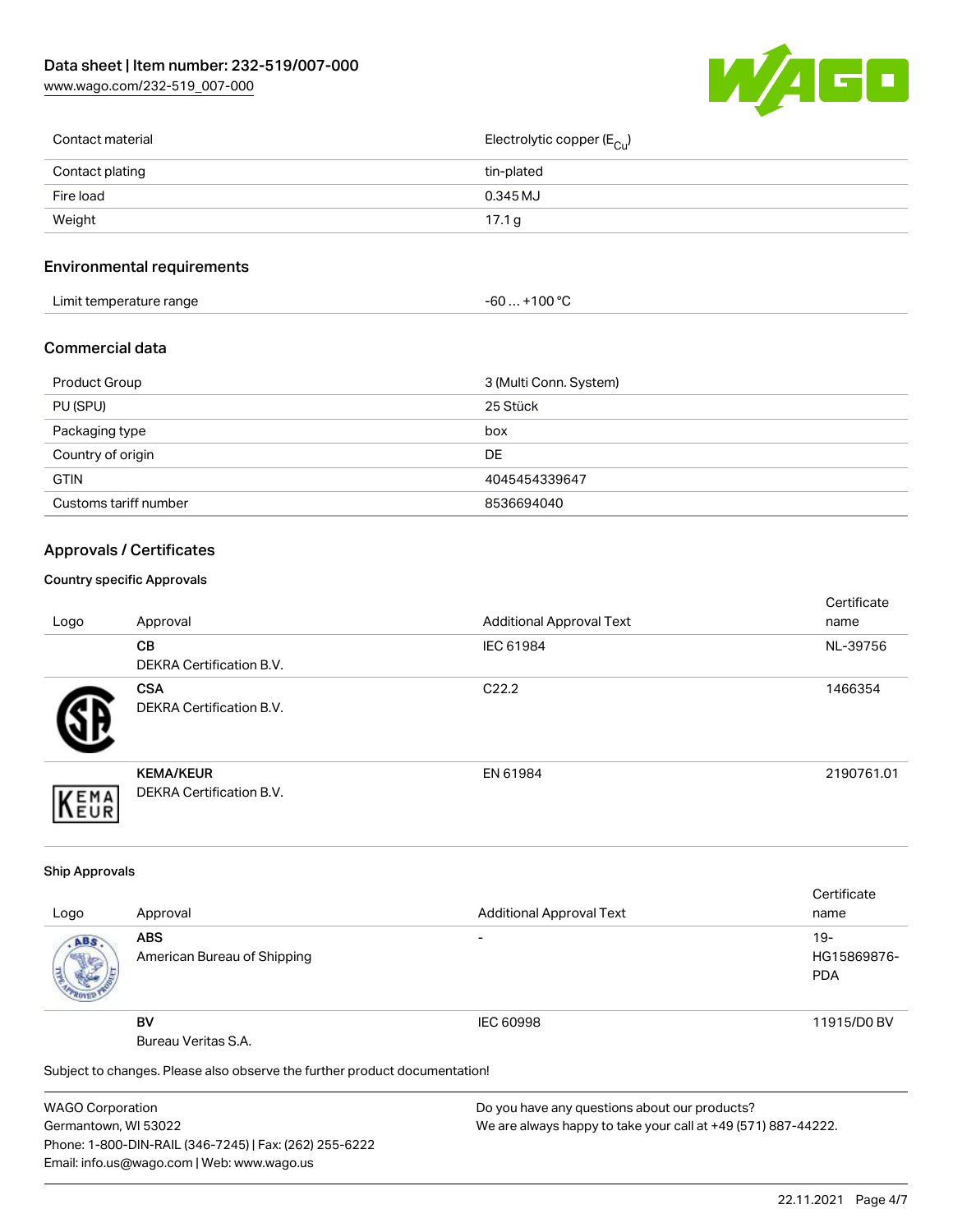



# DNV GL Det Norske Veritas, Germanischer Lloyd EN 60998 TAE000016Z UL-Approvals Logo Approval Approval Approval Additional Approval Text Additional Approval Text Certificate name UL Underwriters Laboratories Inc. UL 1059 E45172 UR UL 1977 **E45171**



Underwriters Laboratories Inc.

# Counterpart



Item no.231-119/026-000 Female plug; 19-pole; 12 AWG max; pin spacing 5 mm; 1 conductor per pole; gray [www.wago.com/231-119/026-000](https://www.wago.com/231-119/026-000)

## Optional accessories

Carrier rail

| Mounting accessories |
|----------------------|
|----------------------|

| Item no.: 210-197<br>Steel carrier rail; 35 x 15 mm; 1.5 mm thick; 2 m long; slotted; similar to EN 60715; silver-colored                   | www.wago.com/210-197 |
|---------------------------------------------------------------------------------------------------------------------------------------------|----------------------|
| Item no.: 210-198<br>Copper carrier rail; 35 x 15 mm; 2.3 mm thick; 2 m long; unslotted; according to EN 60715; copper-<br>colored          | www.wago.com/210-198 |
| Item no.: 210-504<br>Steel carrier rail; 35 x 7.5 mm; 1 mm thick; 2 m long; slotted; galvanized; according to EN 60715; silver-<br>colored  | www.wago.com/210-504 |
| Item no.: 210-505<br>Steel carrier rail; 35 x 7.5 mm; 1 mm thick; 2 m long; unslotted; galvanized; according to EN 60715;<br>silver-colored | www.wago.com/210-505 |
| Item no.: 210-506<br>Steel carrier rail; 35 x 15 mm; 1.5 mm thick; 2 m long; unslotted; galvanized; similar to EN 60715; silver-<br>colored | www.wago.com/210-506 |

Subject to changes. Please also observe the further product documentation!

| <b>WAGO Corporation</b>                                | Do you have any questions about our products?                 |
|--------------------------------------------------------|---------------------------------------------------------------|
| Germantown, WI 53022                                   | We are always happy to take your call at +49 (571) 887-44222. |
| Phone: 1-800-DIN-RAIL (346-7245)   Fax: (262) 255-6222 |                                                               |
| Email: info.us@wago.com   Web: www.wago.us             |                                                               |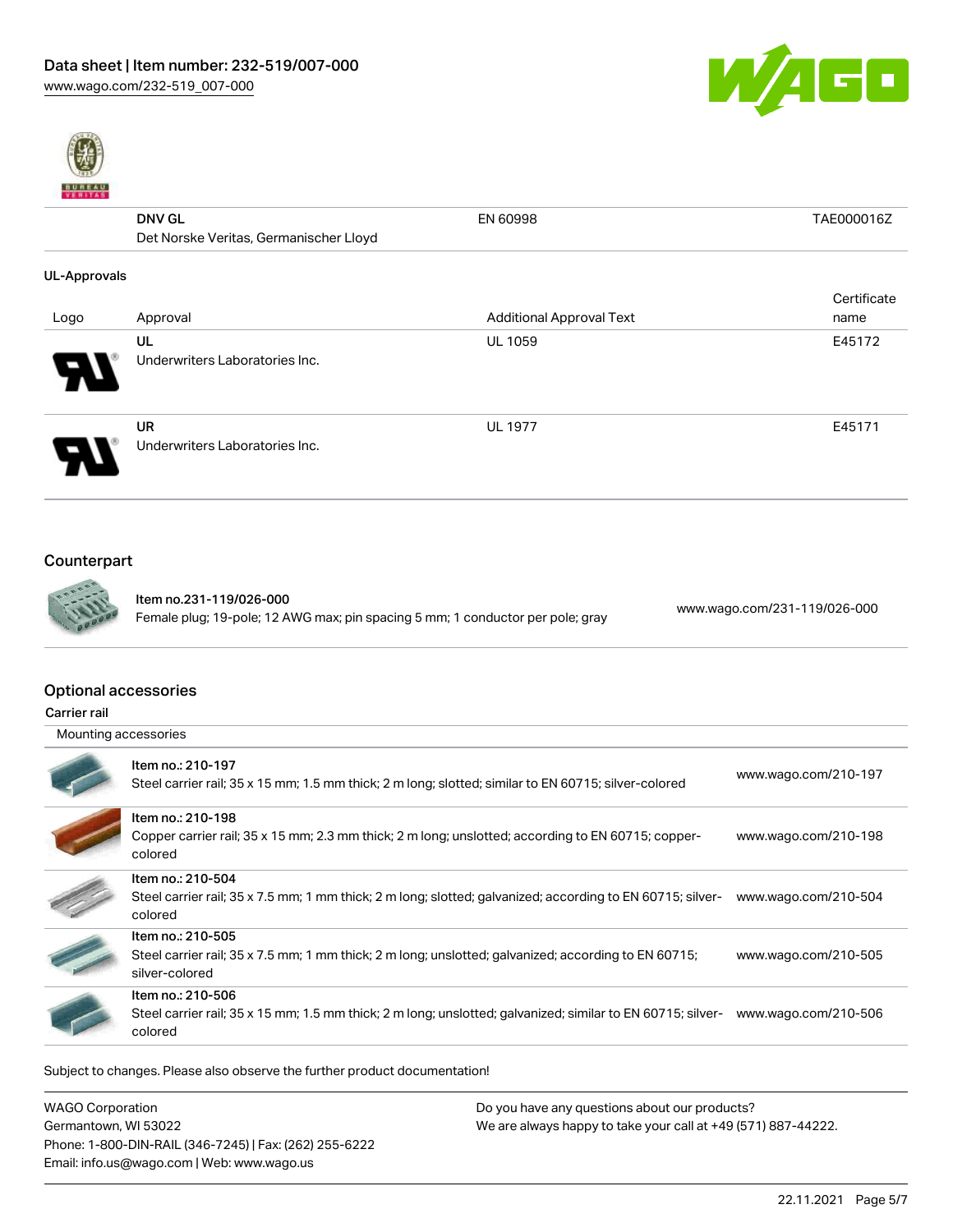# Data sheet | Item number: 232-519/007-000

Phone: 1-800-DIN-RAIL (346-7245) | Fax: (262) 255-6222

Email: info.us@wago.com | Web: www.wago.us

[www.wago.com/232-519\\_007-000](http://www.wago.com/232-519_007-000)



|                                                         | Item no.: 210-508<br>Steel carrier rail; 35 x 15 mm; 1.5 mm thick; 2 m long; slotted; galvanized; similar to EN 60715; silver-<br>colored                             |                                                                                                                |                      | www.wago.com/210-508 |
|---------------------------------------------------------|-----------------------------------------------------------------------------------------------------------------------------------------------------------------------|----------------------------------------------------------------------------------------------------------------|----------------------|----------------------|
|                                                         | Item no.: 210-113<br>Steel carrier rail; 35 x 7.5 mm; 1 mm thick; 2 m long; unslotted; according to EN 60715; silver-colored                                          |                                                                                                                |                      | www.wago.com/210-113 |
|                                                         | Item no.: 210-118<br>Steel carrier rail; 35 x 15 mm; 2.3 mm thick; 2 m long; unslotted; according to EN 60715; silver-colored                                         |                                                                                                                |                      | www.wago.com/210-118 |
|                                                         | Item no.: 210-112<br>Steel carrier rail; 35 x 7.5 mm; 1 mm thick; 2 m long; slotted; according to EN 60715; "Hole width 25 mm; www.wago.com/210-112<br>silver-colored |                                                                                                                |                      |                      |
|                                                         | Item no.: 210-114<br>Steel carrier rail; 35 x 15 mm; 1.5 mm thick; 2 m long; unslotted; similar to EN 60715; silver-colored                                           |                                                                                                                |                      | www.wago.com/210-114 |
|                                                         | Item no.: 210-115<br>Steel carrier rail; 35 x 7.5 mm; 1 mm thick; 2 m long; slotted; according to EN 60715; "Hole width 18 mm; www.wago.com/210-115<br>silver-colored |                                                                                                                |                      |                      |
|                                                         | Item no.: 210-196<br>Aluminum carrier rail; 35 x 8.2 mm; 1.6 mm thick; 2 m long; unslotted; similar to EN 60715; silver-colored                                       |                                                                                                                |                      | www.wago.com/210-196 |
| Coding                                                  |                                                                                                                                                                       |                                                                                                                |                      |                      |
| Coding                                                  | Item no.: 231-129<br>Coding key; snap-on type; light gray                                                                                                             |                                                                                                                | www.wago.com/231-129 |                      |
| <b>Downloads</b><br>Documentation                       |                                                                                                                                                                       |                                                                                                                |                      |                      |
| <b>Additional Information</b><br>Technical explanations |                                                                                                                                                                       | 2019 Apr 3                                                                                                     | pdf<br>2.0 MB        | Download             |
| <b>CAD files</b>                                        |                                                                                                                                                                       |                                                                                                                |                      |                      |
| CAD data                                                |                                                                                                                                                                       |                                                                                                                |                      |                      |
|                                                         | 2D/3D Models 232-519/007-000                                                                                                                                          |                                                                                                                | <b>URL</b>           | Download             |
| <b>CAE</b> data                                         |                                                                                                                                                                       |                                                                                                                |                      |                      |
|                                                         | EPLAN Data Portal 232-519/007-000                                                                                                                                     |                                                                                                                | <b>URL</b>           | Download             |
|                                                         | ZUKEN Portal 232-519/007-000                                                                                                                                          |                                                                                                                | <b>URL</b>           | Download             |
|                                                         | Subject to changes. Please also observe the further product documentation!                                                                                            |                                                                                                                |                      |                      |
| <b>WAGO Corporation</b><br>Germantown, WI 53022         |                                                                                                                                                                       | Do you have any questions about our products?<br>We are always happy to take your call at +49 (571) 887-44222. |                      |                      |